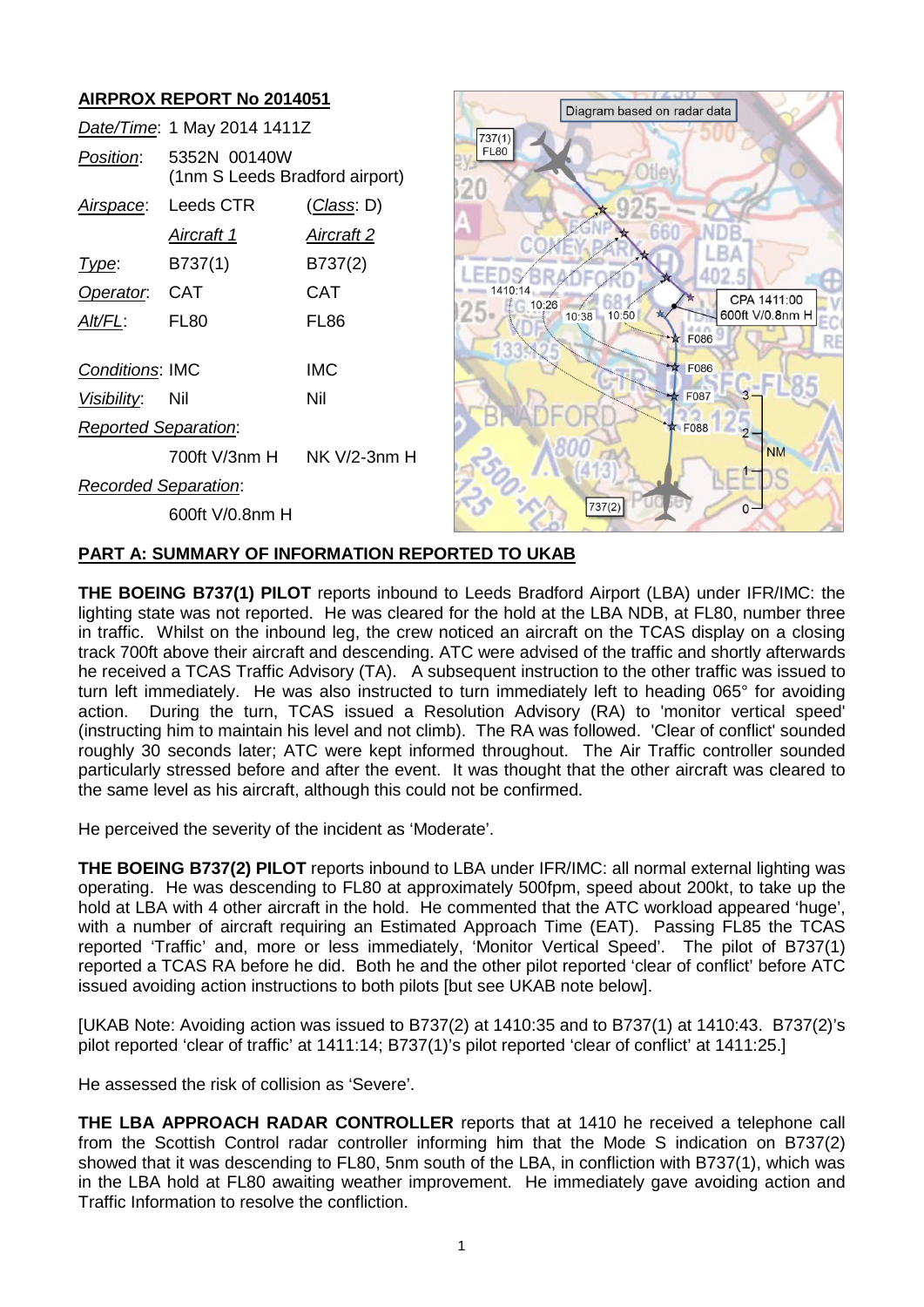# **Factual Background**

The minimum horizontal separation based on ATS surveillance system information at LBA was approved by the CAA as 3nm. The Manual of Air Traffic Services (MATS) Part [1](#page-1-0)<sup>1</sup>, states: 'Horizontal separation based on ATS surveillance system information shall not be used between aircraft holding over the same holding point'. At the time of the Airprox only B737(1) had entered the holding pattern, the pilot of B737(2) had been given an avoiding action turn just before reaching the NDB. Consequently the minimum separation required was 3nm horizontally and/or 1000ft vertically.

The LBA METARs for the period from 1220-1450 were:

METAR EGNM 011220Z 05009KT 020V090 1200 R32/P1500 –RA BR SCT001 BKN002 08/08 Q1011= METAR EGNM 011250Z 05010KT 020V090 0600 R32/1400 –RA FG BKN 001 08/08 Q1012= METAR EGNM 011320Z 05008KT 010V100 0500 R32/1400 –RA FG FEW000 BKN001 07/07 Q1012= METAR EGNM 011350Z 04009KT 360V100 0400 R32/0750 –RA FG VV/// 07/07 Q1013= METAR EGNM 011420Z 04011KT 360V090 0300 R32/1000 –RA FG VV/// 07/07 Q1013= METAR EGNM 011450Z 05012KT 020V090 0500 R32/1100 –RA FG BKN 001 07/07 Q1013=

### **Analysis and Investigation**

# **CAA ATSI**

CAA ATSI had access to LBA RTF and area radar recordings, the written reports from the LBA Radar controller and ATSU, together with the written reports from the pilots of B737(1) and B737(2). CAA ATSI interviewed the controller involved, with access to Flight Progress Strip (FPS) data and Unit Competency Training records. NATS provided a TCAS Performance Assessment report (Appendix A). The Factual History details events leading up to the Airprox in order to reflect the controller's increasing workload. The radar prints below are taken from the area radar recordings (Figures 3-5). These show Mode S Selected Flight Level (SFL) data. LBA Radar does not have access to Mode S SFL data.

The Airprox occurred overhead the LBA NDB at 1410:35 between two Boeing B737s, when both aircraft were cleared to descend to FL80 whilst in receipt of a Radar Control Service within the Class D controlled airspace (CAS) of the LBA Control Zone (CTR).

LBA was operating on RW32 in fog conditions with Low Visibility Procedures (LVP)/CAT 3 safeguarding operations and a mixture of CAT1 and CAT3 equipped aircraft. The Radar controller normally monitors the Tower frequency at low volume to be aware of the position of departing traffic. Optimised IFR Procedures were in operation (introduced 30 May 2013) which divide the LBA airspace into arrival and departure boxes allowing departing aircraft to achieve continuous climb to FL70 and direct transfer to the designated en-route frequency. Inbounds are released at FL80 or above. For RW32 operations, inbound aircraft are provided with descent when south of a line drawn through Pole Hill (POL)–LBA NDB as shown in Figure 1, which is taken from Prestwick Centre (PC) Supplementary Instruction (SI 052/13). Figure 2 is an extract taken from the UK AIP page AD 2-EGNM-8-7 (18 Oct 12).

 $\overline{\phantom{a}}$ 

<span id="page-1-0"></span><sup>&</sup>lt;sup>1</sup> Section 1, Chapter 3, Paragraph 3.67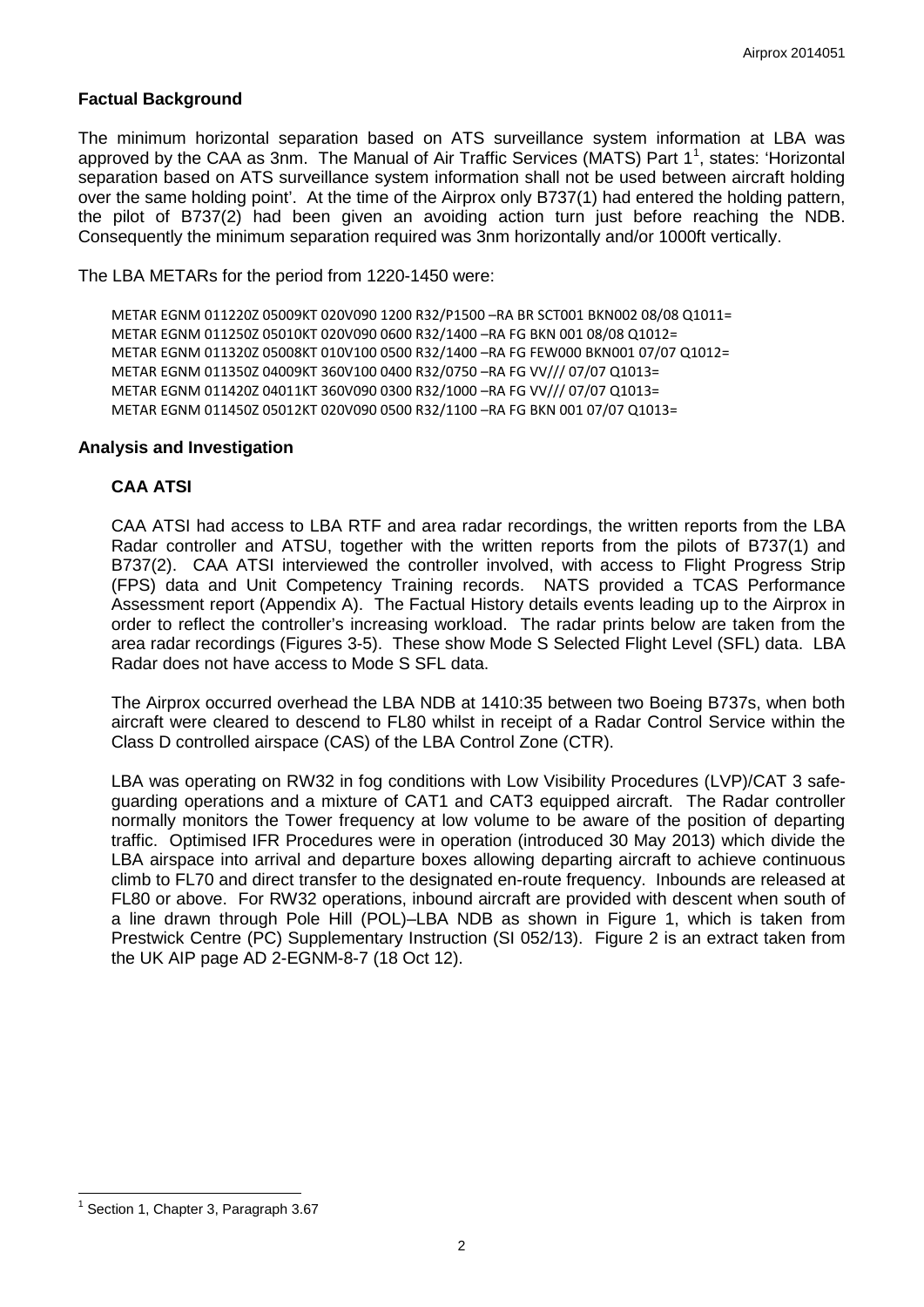

At interview, the controller reported that when he had taken over the Radar position at 1345 traffic levels and workload had been light. .

At 1353:00 the Radar controller received coordination on two inbounds from the south, a B737 [not one of the subject aircraft] descending to FL90, and B737(1) descending to FL100, both CAT3 equipped.

At 1354:00 the Radar and Aerodrome controllers discussed the departure order and agreed freeflow measures, allowing departures without a release to climb to FL70, with holding traffic not below FL80.

At 1402:02 the Radar controller coordinated with Prestwick Centre (North) (PC(N)) for B737(1) to descend to FL90 (the other non-incident B737 had vacated this level) and another inbound from the south (B737(2)) to descend to FL100.

At 1403:43 the pilot of B737(1) called inbound from the southwest, descending to FL90 towards the LBA NDB. The Radar controller reported RW32 in use, QNH 1012hPa, RVR 900m and advised he was number 3 in traffic. He was instructed to report taking up the hold at FL90.

At 1404:45 the B737(1) pilot reported being able to make only one hold.

At interview, the controller reported that the workload had increased to moderate/heavy and that he had been focussed on vectoring two aircraft in the holding pattern, paying particular attention to ensuring that a B757 did not infringe the boundary of Manchester's CAS (Figure 3), as well as being conscious of an imminent A319 departure climbing to FL70, and an AS65 wishing to join from the east. The controller had planned to route B737(1) to the LBA hold at FL80 and B737(2) to the LBA hold at FL90.

At 1406:56 the following RTF exchange occurred:

- B737(1) *"ER [B737(1) C/S] TAKING UP (1407-) THE HOLD AT THE LBA"*
- RADAR *"[B737(1) C/S] ROGER DESCEND FLIGHT LEVEL EIGHT ZERO"*
- B737(1) *"FLIGHT LEVEL EIGHT ZERO [B737(1) C/S]"*
- B737(2) *"APPROACH GOOD AFTERNOON [B737(2) C/S] DESCENDING ONE (1407:10) HUNDRED TOWARDS THE LBA SEVEN THREE EIGHT WE'VE GOT UNIFORM ONE ZERO ONE TWO"*

RADAR *"[B737(2) C/S] LEEDS RADAR GOOD AFTERNOON TAKE UP THE HOLD AT THE L B A DESCENDING FLIGHT LEVEL EIGHT ZERO YOU'RE (1407+20-) NUMBER FOUR"*

B737(2) "*DESCENDING EIGHT ZERO ER TOWARDS THE L B A [B737(2) C/S]".*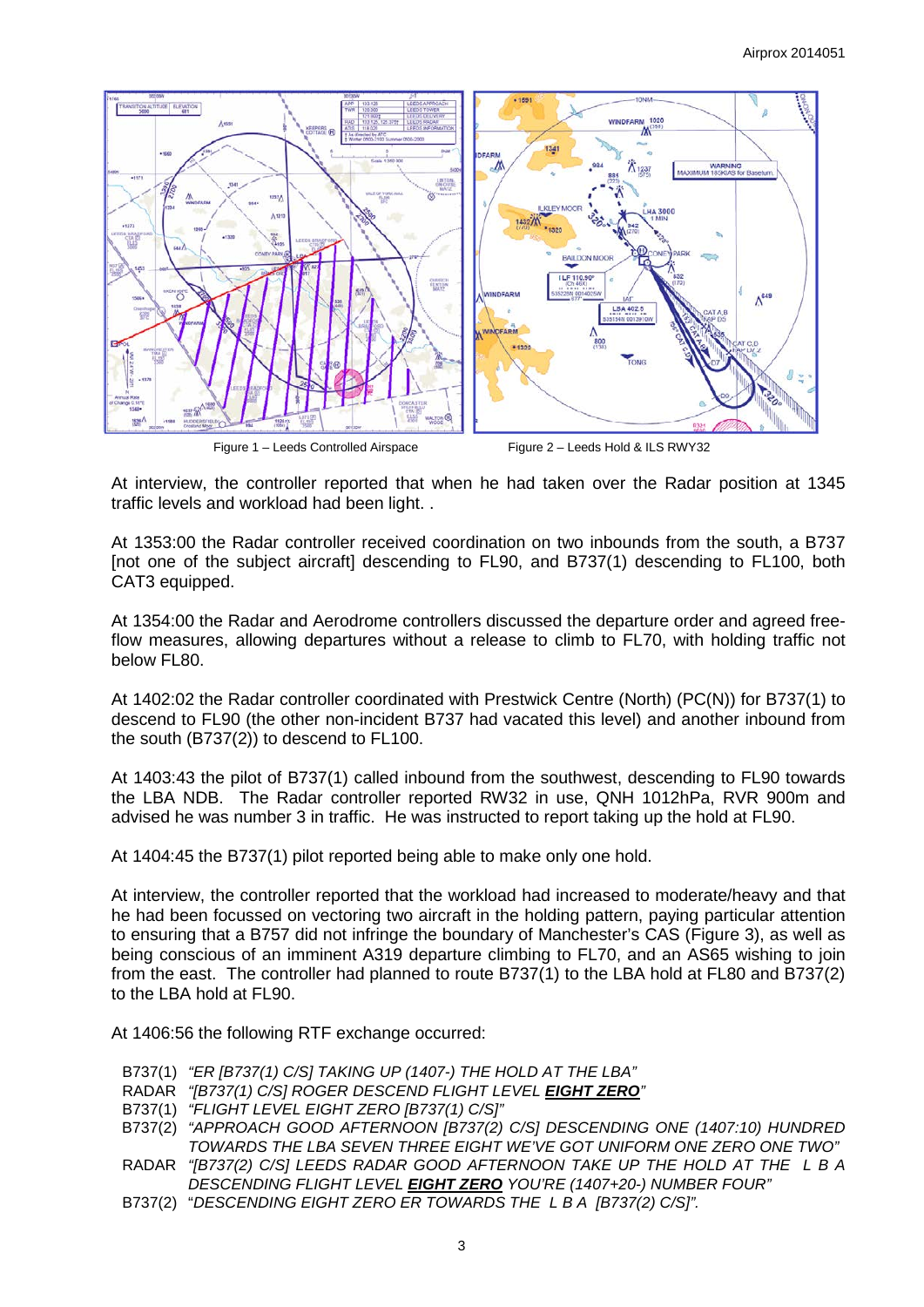The Radar controller did not annotate FL80 on B737(2)'s FPS. At this point [1407:26], B737(1) entered the hold and was passing FL90 whilst B737(2) was 15nm south of the LBA NDB passing FL112 (Figure 3)

.



Figure 3 – Prestwick MRT at 1407:26

The pilot of B737(1) subsequently requested an EAT and was advised to expect one hold. RVR was reported as touch-down 1200m and mid-point 700m.

The pilot of B737(2) also asked for an EAT and was instructed to standby [1408:26]. B737(1) reached FL80 as B737(2) was 10.4nm south of LBA NDB, passing FL100, descending to FL80.

At 1409:53 the pilot of B737(1) was turning inbound in the hold at FL80 and B737(2) was passing FL90 for FL80. The two aircraft were on reciprocal tracks and the horizontal distance between the two aircraft was 9.1nm (Figure 4).



Figure 4 – Prestwick MRT at 1409:53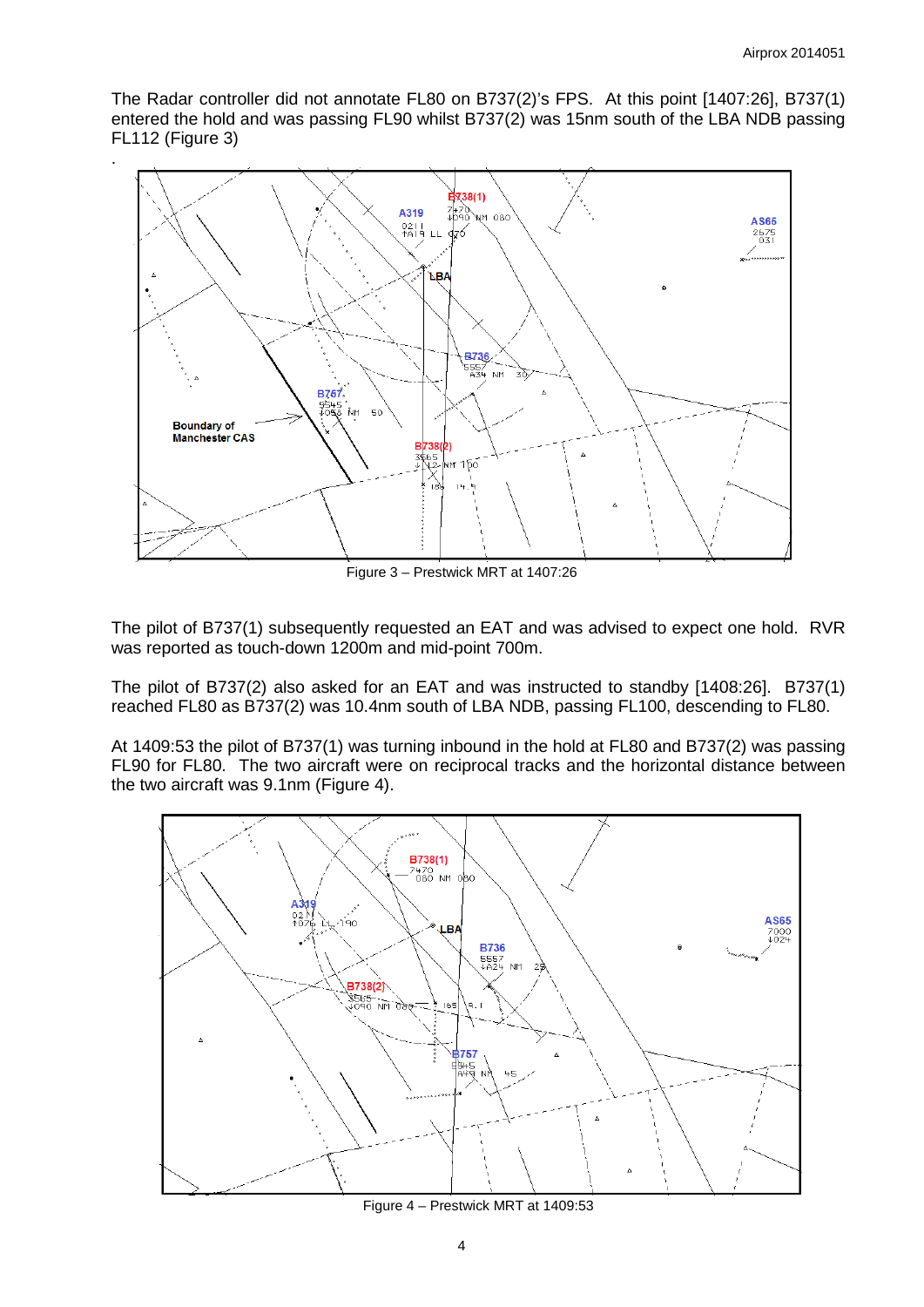At 1409:58 the Prestwick Centre Short Term Conflict Alert (STCA) activated. The range between the two aircraft was 8.2nm. The PC(N) controller, alerted to the situation, observed B737(2) passing FL88 with FL80 selected on Mode S (SFL). The distance between the aircraft was 5.2nm when, at 1410:23, the PC(N) controller initiated a call to LBA Radar and the following sequence of events occurred:

#### **1410:23**

PC(N) [PHONE] *"HI LEEDS YOUR [B737(2) C/S] IS DESCENDING TO EIGHT ON TOP OF YOUR [B737(1) C/S] THEY'RE HEAD ON"*

#### **1410:26**

[Note: Both B737s received a TCAS TA at the same time] [Note: B737(2) was descending at 384ft/min]

- Leeds [PHONE] *"SAY AGAIN"*
- PC(N) [PHONE] *"YOUR [B737(2) C/S] AT THE LBA IS DROPPING TO EIGHT AND HE'S GOT EIGHT SELECTED AGAINST THE [B737(1) C/S] IN THE HOLD AT EIGHT AS WELL"* Leeds [PHONE] *"OK"*

#### **1410:26**

B737(1) *"ER ER LEEDS ER [B737(1) C/S] HAVE YOU GOT TRAFFIC ER AT SEVEN HUNDRED FEET ABOVE US"*

### **1410:35**

- Leeds *"[B737(2) C/S] TURN LEFT IMMEDIATELY HEADING TWO SEVEN ZERO DEGREES AVOIDING ACTION"*
- B737(2) *"LEFT TWO SEVEN ZERO [B737(2) C/S]"*

#### **1410:43**

- Leeds *"[B737(1) C/S] TURN LEFT HEADING ZERO SIX FIVE TURN LEFT IMMEDIATELY AVOIDING ACTION"*
- B737(1) *"IMMEDIATE IMMEDIATE LEFT HEADING ZERO SIX FIVE [B737(1) C/S]"*

[Note: B737(2) was maintaining FL86.]

### **1410:51**

Leeds *"[B737(2) C/S] ER TRAFFIC IS A SEVEN THREE SEVEN IN YOUR TWELVE O'CLOCK RANGE ONE MILE DESCENDING FLIGHT LEVEL EIGHT ZERO"*

### **1410:53**

[Note: TCAS RA MVS's downlinked at 1410:53 - B737(1): 'DCL' (Don't Climb) and B737(2) 'DDE' (Don't descend)]

### **1410:58**

[Note: B737(1) crossed the LBA and the pilot of B737(2) commenced the left turn. The distance between the two aircraft was 1.2nm horizontally and 600ft vertically]

### **1411:02**

B737(1) "[B737(1) C/S] TCAS RA" [Figure 5]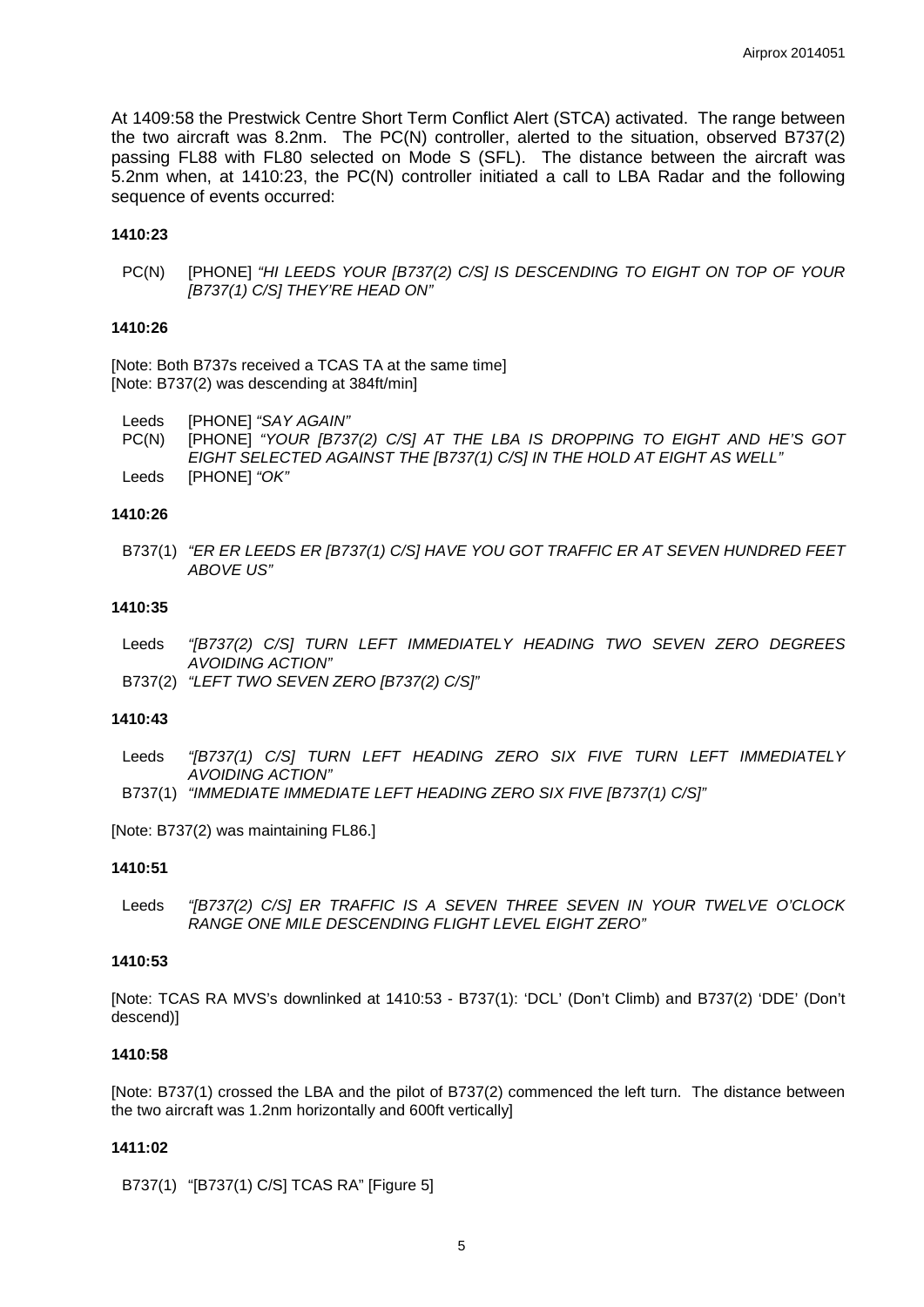

[Note: CPA as both aircraft start a left turn. Distance 0.8nm horizontally and 600ft vertically]

# **1411:14**

B737(2) "[B737(2) C/S] CLEAR OF TRAFFIC" Leeds "[B737(2) C/S] SAY AGAIN" B737(2) "[B737(2) C/S] WE'RE CLEAR OF TRAFFIC" Leeds "ROGER"

# **1411:25**

B737(1) "[B737(1) C/S] CLEAR OF CONFLICT".

At 1411:40 the Radar controller requested the attendance of another Radar controller to provide an immediate relief. The pilot of B737(1) was turned onto a radar heading of 240° before being instructed to descend to FL70. B737(2) was heading west at FL84 and its pilot was instructed to maintain FL80 and make a right turn, own navigation to the LBA. B737(1)'s pilot was then given a left turn heading 180° degrees at which point the Radar controller handed over to the oncoming controller. The pilots of the subject aircraft were then vectored for an ILS approach without further incident.

At interview, the Radar controller reported it being a normal working day and prior to work he felt rested with no issues likely to affect performance or competency and had not recently been on leave or suffered any illness. The Radar controller was an experienced controller, an On the Job Training Instructor (OJTI) and an examiner. The controller was operating on a day shift, being the fourth day of the working cycle, having previously worked two early shifts and one late shift. The Radar controller attended work at 0800 and spent the morning sampling random radar and RTF recordings as part of the Unit Competence Scheme before taking a lunch break. There had been fog earlier in the day followed by a gradual improvement. The Radar controller was surprised to see visibility start to reduce again at 1250 with the introduction of LVP operations. The afternoon watch was due to commence at 1300 with two controllers arriving and a third controller arriving at 1430. The Radar controller decided that he would take over the radar position from 1345 to 1430 in order to provide a relief break prior to the third controller's arrival.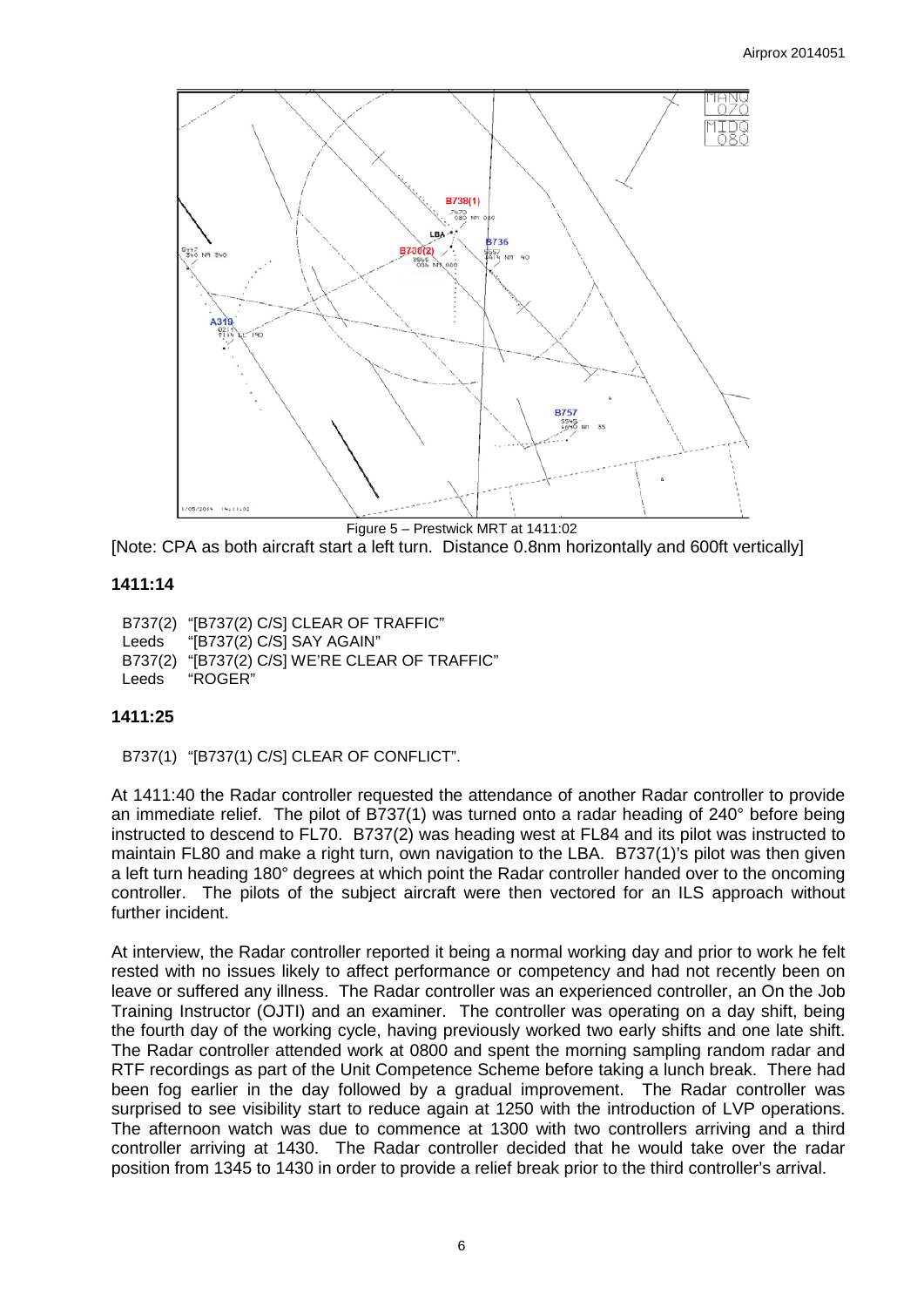Upon assuming control duties, the Radar controller had considered traffic levels light, but he explained that, because of the restrictions when operating in LVP safeguarding conditions without a Surface Movement Radar (SMR), procedures dictated an increased spacing requirements for arrivals and increased coordination with the Aerodrome controller to allow only one ground movement or backtrack prior to a departure. He stated that when operating Optimised Procedures together with LVP restrictions, this has the effect of increasing the spacing and extending track miles required to lose height within the constraints of the arrivals box and workload increases substantially.

The Radar controller gave his recollection of events. When the pilot of B737(2) called, his plan was to descend it to FL90 and he believed that he had given FL90. However, the controller expressed some concern that he had mistakenly given FL80. Examining B737(2)'s FPS it showed B737(2**)** was descending to FL100 and this had not been updated to show FL80 until the oncoming controller took over. A desk-top strip management simulation was completed to show which instructions had been annotated on the FPS. This showed that after the pilot of B737(1) had been cleared to FL80, the updating of strip marking stopped.

The Radar controller reasoned that a contributory cause of his error was that he had become fully focussed on the busy airspace south of the LBA NDB There were added pressures due to the limited holding time of the B737(1) and consideration for planning a potential diversion. He also commented that his FPS marking was not as it should have been.

The Radar controller indicated that when PC(N) warned him about the loss of separation, he was initially confused, believing that he had cleared the pilot of B737(2) to FL90. He asked the PC(N) to say again whilst assessing the radar picture and then gave avoiding action to both pilots, albeit that he had emphasised the heading first ahead of the term avoiding action.

The controller was asked about the provision in the Leeds Manual of Air Traffic Services Part  $2^2$  $2^2$ , allowing the radar position to be split. The Radar controller reported that this option was rarely used unless unusually high levels of traffic were planned.

The Radar controller was asked what might be done to prevent a re-occurrence. In discussion he considered that his updating of FPS marking was an issue caused by the increased workload. He considered that Short Term Conflict Alert (STCA) would have alerted him to the loss of separation and also indicated that after a quiet winter period he had not expected the high workload. The controller believed that the Optimised Procedures worked well but considered, in the circumstances, the combination of holding traffic and LVP operations had increased his workload. In discussion, he considered that holding inbounds at 5000ft and climbing departures to 4000ft was an option, but was something that would need to be considered and planned for in advance. When asked about splitting the radar position he indicated that this was not normally an option without advance planning for situations when traffic levels were expected to be high and was subject to the availability of staff. The controller agreed that following the standard FPS management process would have acted as a safety barrier and would have highlighted that FL80 was occupied by B737(1**)**.

As a result of this Airprox the ATSU has made recommendations to:

- Review the 'pros and cons' of using Optimised Procedures compared with the previous practise of using lower levels.
- Issue a notice to staff regarding the quality of FPS marking.
- Prioritise the introduction of a conflict alert into the Radar Data Processing.
- Examine the requirements to have only two controllers on duty.

 $\overline{\phantom{a}}$ 

<span id="page-6-0"></span> $<sup>2</sup>$  Page 128, Paragraph 1.2.6</sup>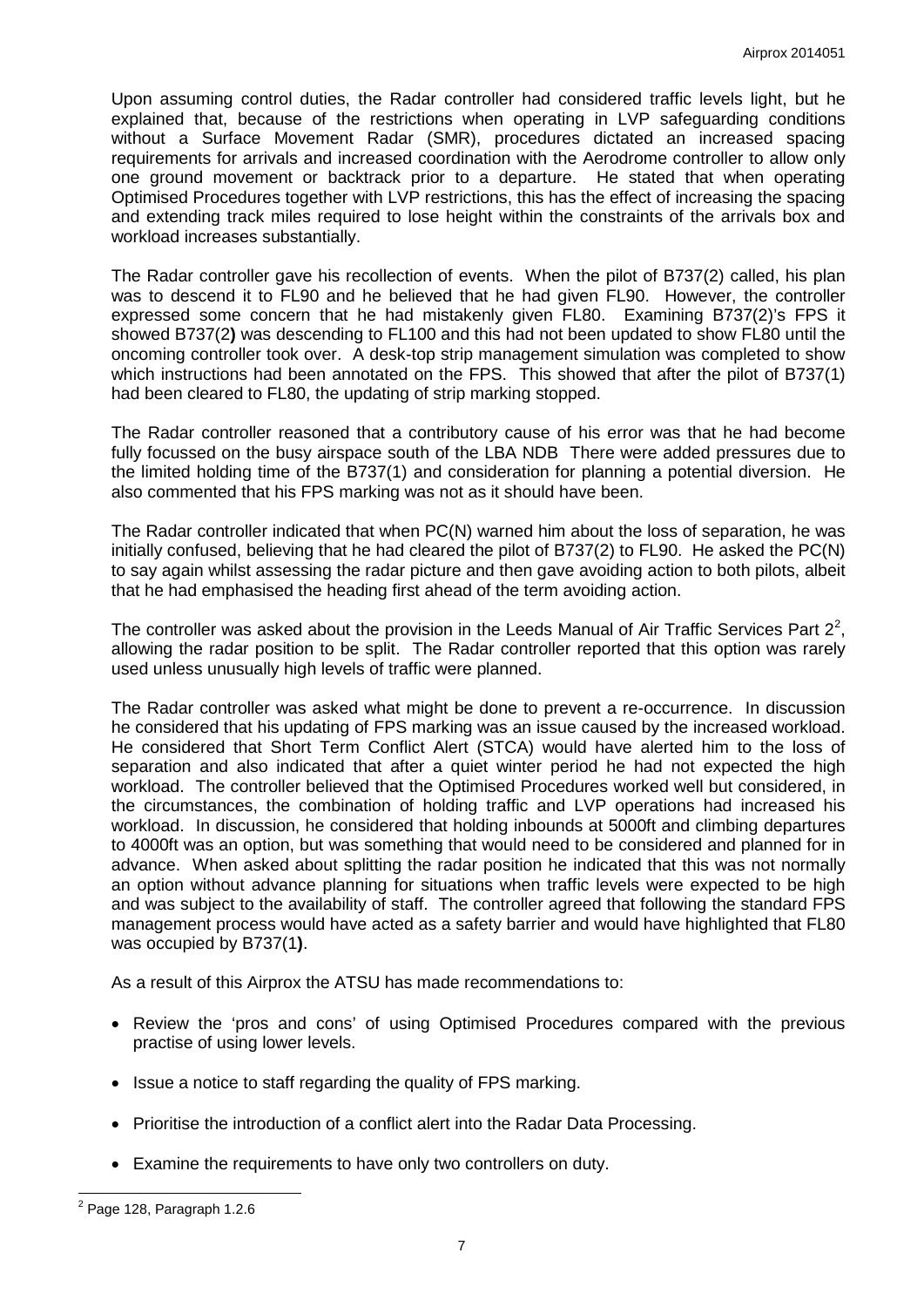CAA ATSI are content with the recommendations proposed by Leeds ATSU. It is recommended that the CAA SRG Principal Inspector (Stirling Regional Office) in consultation with LBA ATSU ensure that the ATSU undertake the following:

- An assessment of controller workload when operating Optimised Procedures in combination with LVP/CAT3 operations in order to identify and mitigate against any areas of concern.
- The scenario of this Airprox and 'lessons learned' be included in controller TRUCE training.

### **Assessment of TCAS Performance (Extract from NATS report- Appendix A))**

Eurocontrol's Automatic Safety Monitoring Tool (ASMT) recorded two RAs relating to the encounter; two 'Monitor Vertical Speed' RAs (MVS), each recorded at 1410:53. These were down-linked from both B737(1) and B737(2). Of the two recorded RAs, it was possible to reproduce both in an InCAS simulation.

The simulation suggests that both B737(1) and B737(2) received a TA at 1410:26. At the time of the recorded TAs, B737(1) was level at FL80 and B737(2) was descending at a rate of 384ft/min, about 700ft above B737(1).

The simulation suggests that B737(1) received a 'DCL' (Don't Climb) RA at 1410:42, slightly before B737(2) received a 'DDE' (Don't Descend) RA at 1410:43. DDE and DCL RAs are a subtype of MVS used in InCAS to distinguish between different senses of MVS. These simulated RAs are 11secs ('DCL' RA) and 10secs ('DDE' RA) before the down-linked MVS alerts.

At the time of the simulated RA's (1410:42/1410:43), B737(1) was level at FL80 and B737(2) was descending at about 240ft/min, 615ft above B737(1). The distance at the InCAS simulated closest point of approach (CPA) was 0.9nm horizontally and 557ft vertically, at 1411:01.

The InCAS simulated 'Clear of Conflict' (CoC) message was issued at 1411:05, just after CPA.

### **Summary**

The Airprox occurred when the LBA Radar controller instructed the pilot of B737(2) to descend to FL80, a level already occupied by B737(1). The controller was distracted by the high workload associated with coordination and tactical planning during LVP/CAT3 safeguarding operations and did not update or check his FPS marking presentation before giving B737(2)'s pilot descent clearance to FL80. Avoiding action instructions were issued after the PC(N) controller warned the LBA controller that both aircraft were descending to the same level. Both pilots received and complied with TCAS RA MVS commands. The CPA was recorded as 0.8nm horizontally and 600ft vertically.

### **PART B: SUMMARY OF THE BOARD'S DISCUSSIONS**

Information available included reports from the pilots of both aircraft, transcripts of the relevant RTF frequency, radar recordings, report from the controller concerned and reports from the appropriate ATC and operating authorities.

From the information available, the Board quickly decided that the cause of the Airprox had been that the LBA controller had instructed the pilot of B737(2) to descend to the level of B737(1). There then ensued a prolonged debate as to why such an experienced controller might have done so.

The Board noted that it would have been easy to simply blame the controller for what had happened but that, in their opinion, there were extenuating circumstances that needed to be explored further. Because of the adverse weather conditions, workload had increased significantly from the time the controller concerned had taken over the Approach Radar position. A Civil controller member with LBA experience explained that the vectoring space around the airport was very restricted. He further commented that because of the new 'Optimised IFR Procedures' (where inbound aircraft descend to